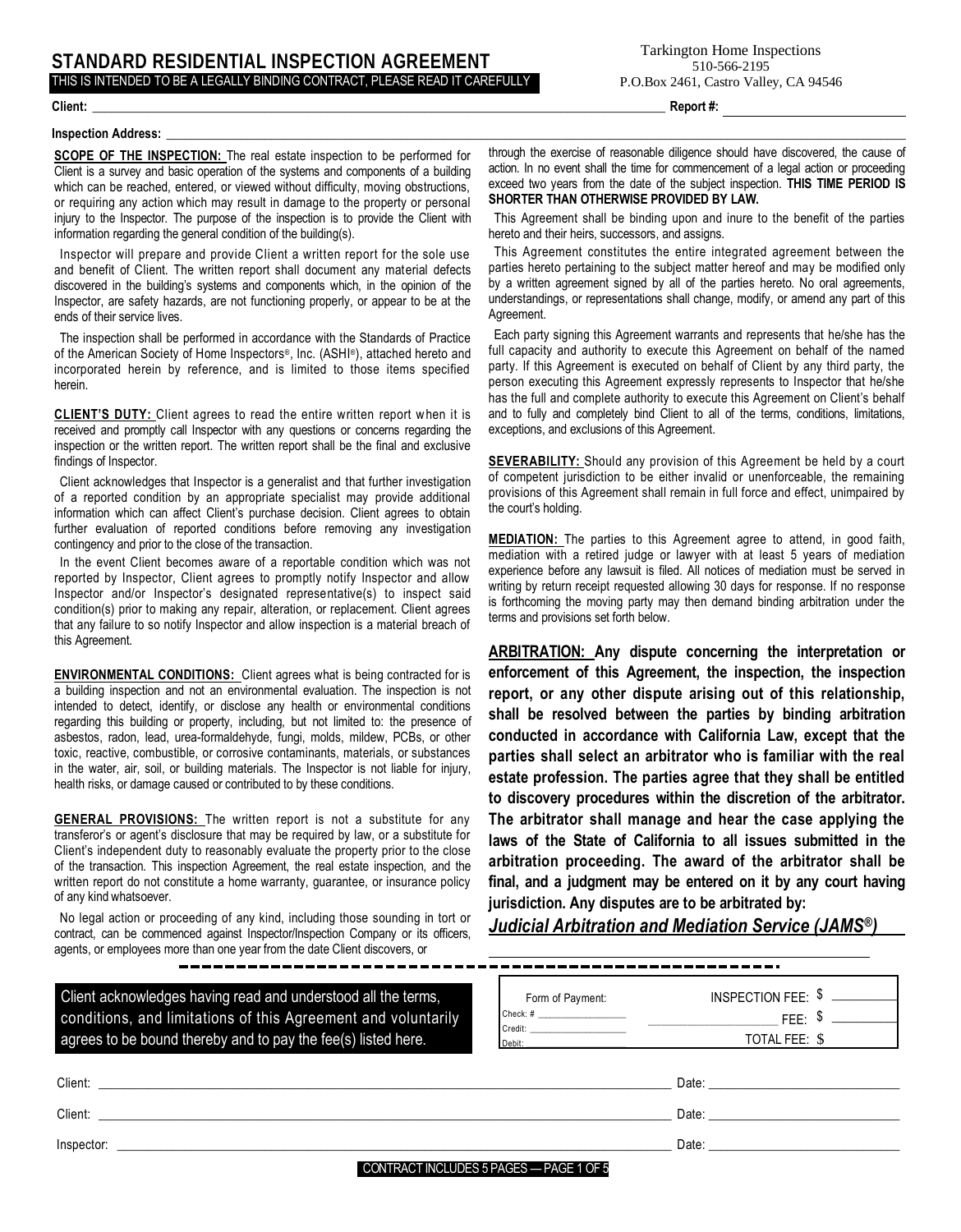# ASHI STANDARDS OF PRACTICE

# **1. INTRODUCTION**

The American Society of Home Inspectors®, Inc. (ASHI®) is a not-for-profit professional society established in 1976. Membership in ASHI is voluntary and its members are private home *inspectors.* ASHI's objectives include promotion of excellence within the profession and continual improvement of its members' *inspection* services to the public.

# **2. PURPOSE AND SCOPE**

**2.1** The purpose of this document is to establish a minimum standard (Standard) for *home inspections* performed by *home inspectors*  who subscribe to this Standard. *Home inspections* performed using this Standard are intended to provide the client with information about the condition of inspected *systems* and *components* at the time of the *home inspection.* 

**2.2 The** *inspector* **shall: A.** *inspect readily accessible,* visually observable, *installed systems* and *components* listed in this Standard. **B.**  provide the client with a written report, using a format and medium selected by the *inspector,* that states:

1. those *systems* and *components* inspected that, in the professional judgment of the *inspector,* are not functioning properly, significantly deficient, *unsafe*, or are near the end of their service lives; 2. recommendations to correct, or monitor for future correction, the deficiencies reported in 2.2.B.1, or items needing *further evaluation* (Per Exclusion 13.2.A.5 the *inspector* is NOT required to determine methods, materials, or costs of corrections.); 3. reasoning or explanation as to the nature of the deficiencies reported in 2.2.B.1, that are not selfevident; 4. those *systems* and *components* designated for inspection in this Standard that were present at the time of the *home inspection*  but were not inspected and the reason(s) they were not inspected. **C.** adhere to the ASHI® Code of Ethics for the Home Inspection Profession.

**2.3** This Standard is not intended to limit the *inspector* from: **A.** including other services or *systems* and *components* in addition to those required in Section 2.2.A; **B.** designing or specifying repairs, provided the *inspector* is appropriately qualified and willing to do so; **C.**  excluding *systems* and *components* from the *inspection* if requested or agreed to by the client.

# **3. STRUCTURAL COMPONENTS**

**3.1 The** *inspector* **shall: A.** *inspect structural components* including the foundation and framing. **B.** *describe:* 1. the methods used to inspect *under-floor crawlspaces* and attics; 2. the foundation; 3. the floor structure; 4. the wall structure; 5. the ceiling structure; 6. the roof structure.

**3.2 The** *inspector* **is NOT required to: A.** provide *engineering* or architectural services or analysis; **B.** offer an opinion about the adequacy of *structural systems* and *components;* **C.** enter *under-floor crawlspace* areas that have less than 24 inches of vertical clearance between *components* and the ground or that have an access opening smaller than 16 inches by 24 inches; **D.** traverse attic load-bearing *components* that are concealed by insulation or by other materials.

# **4. EXTERIOR**

**4.1 The** *inspector* **shall: A.** *inspect:* 1. *wall coverings,* flashing, and trim; 2. exterior doors; 3. attached and adjacent decks, balconies, stoops, steps, porches, and their associated railings; 4. eaves, soffits, and fascias where accessible from the ground level; 5. vegetation, grading, surface drainage, and retaining walls that are likely to adversely affect the building; 6. adjacent and entryway walkways, patios, and driveways. **B.** *describe wall coverings.* 

**4.2 The** *inspector* **is NOT required to** *inspect:* **A.** screening, shutters, awnings, and similar seasonal accessories; **B.** fences, boundary walls, and similar structures; **C.** geological and soil conditions; **D.** *recreational facilities;* **E.** outbuildings other than garages and carports; **F.**  seawalls, break-walls, and docks; **G.** erosion control and earth stabilization measures.

# **5. ROOFING**

**5.1 The** *inspector* **shall: A.** *inspect:* 1. roofing materials; 2*. roof drainage systems;* 3. flashing; 4. skylights, chimneys, and roof penetrations. **B.** *describe:* 1. roofing materials; 2. methods used to *inspect* the roofing.

**5.2 The** *inspector* **is NOT required to** *inspect:* **A.** antennas; **B.** interiors of vent *systems,* flues, and chimneys that are not *readily accessible;*  **C.** other *installed* accessories.

# **6. PLUMBING**

**6.1 The** *inspector* **shall: A.** *inspect:* 1. interior water supply and distribution *systems* including fixtures and faucets; 2. interior drain, waste, and vent *systems* including fixtures; 3. water heating equipment and hot water supply *systems*; 4. vent *systems*, flues, and chimneys; 5. fuel storage and fuel distribution *systems*; 6. sewage ejectors, sump pumps, and related piping. **B.** *describe:* 1. interior water supply, drain, waste, and vent piping materials; 2. water heating equipment including energy source(s); 3. location of main water and fuel shut-off valves. **6.2 The** *inspector* **is NOT required to: A.** *inspect*: 1. clothes washing machine connections; 2. interiors of vent *systems*, flues, and chimneys

that are not *readily accessible*; 3. wells, well pumps, and water storage related equipment; 4. water conditioning *systems*; 5. solar, geothermal, and other renewable energy water heating *systems*; 6. manual and automatic fire extinguishing and sprinkler *systems* and landscape irrigation *systems*; 7. septic and other sewage disposal *systems*. **B.** *determine:* 1. whether water supply and sewage disposal are public or private; 2. water quality; 3. the adequacy of combustion air *components.* **C.** measure water supply flow and pressure, and well water quantity. **D.** fill shower pans and fixtures to test for leaks.

# **7. ELECTRICAL**

**7.1 The** *inspector* **shall: A.** *inspect*: 1. service drop; 2. service entrance conductors, cables, and raceways; 3. service equipment and main disconnects; 4. service grounding; 5. interior *components* of service panels and subpanels; 6. conductors; 7. overcurrent protection devices; 8. a *representative number* of installed lighting fixtures, switches, and receptacles; 9. ground fault circuit interrupters and arc fault circuit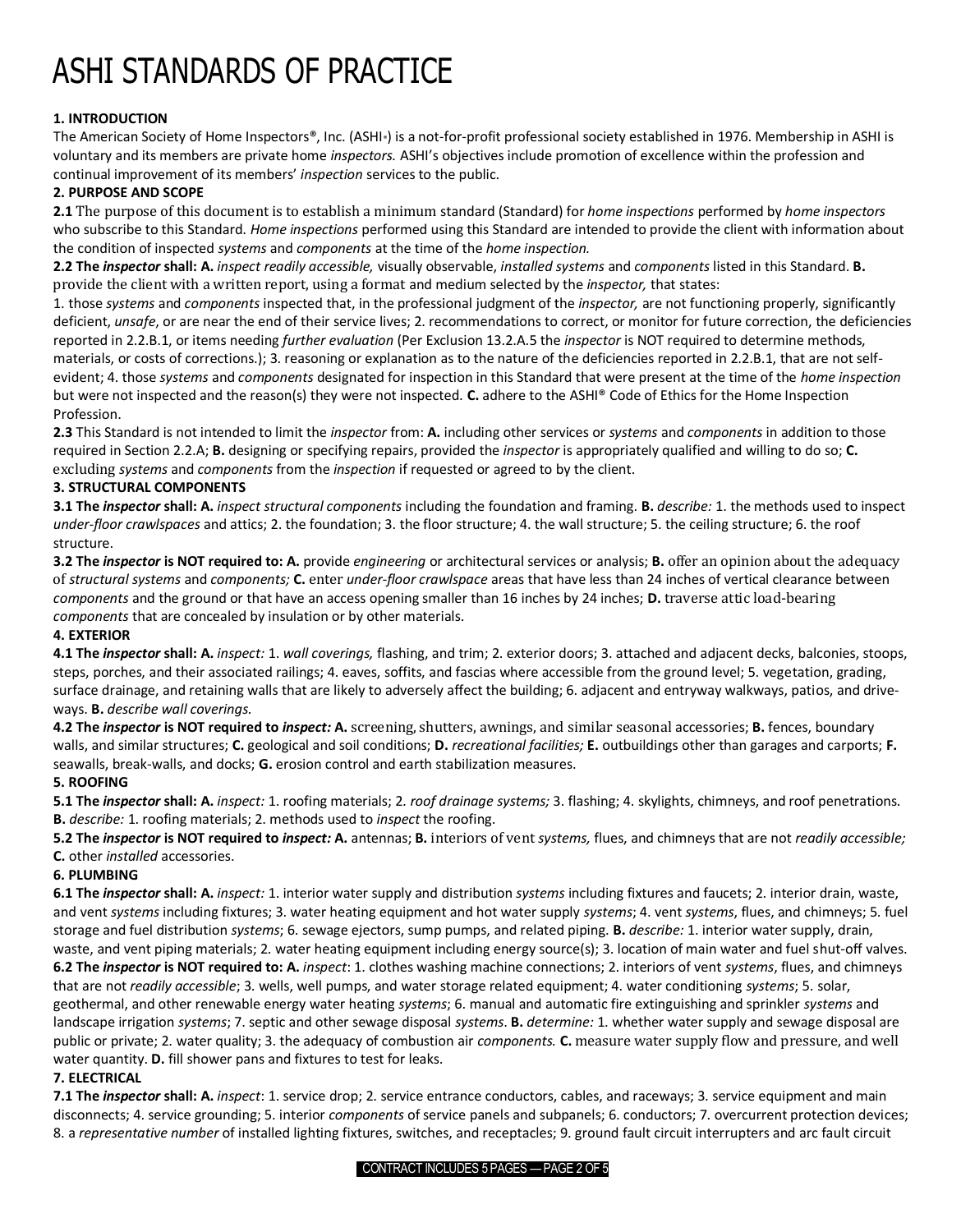interrupters. **B.** *describe:* 1. amperage rating of the service; 2. location of main disconnect(s) and subpanels; 3. presence or absence of smoke alarms and carbon monoxide alarms; 4. the predominant branch circuit wiring method.

**7.2 The** *inspector* **is NOT required to: A.** *inspect*: 1. remote control devices; 2. or test smoke and carbon monoxide alarms, security *systems*, and other signaling and warning devices; 3. low voltage wiring *systems* and *components*; 4. ancillary wiring *systems* and *components* not a part of the primary electrical power distribution system; 5. solar, geothermal, wind, and other renewable energy *systems*. **B.** measure amperage, voltage, and impedance. **C.** determine the age and type of smoke alarms and carbon monoxide alarms.

#### **8. HEATING**

**8.1 The** *inspector* **shall: A.** open readily openable access panels. **B.** *inspect*: 1. installed heating equipment; 2. vent *systems*, flues, and chimneys; 3. distribution systems. **C.** *describe:* 1. energy source(s); 2. heating *systems*.

**8.2 The** *inspector* **is NOT required to: A.** *inspect:* 1. interiors of vent *systems*, flues, and chimneys that are not *readily accessible*; 2. heat exchangers; 3. humidifiers and dehumidifiers; 4. electric air cleaning and sanitizing devices; 5. heating *systems* using ground-source, watersource, solar, and renewable energy technologies; 6. heat-recovery and similar whole-house mechanical ventilation *systems*. **B.** *determine:*  1. heat supply adequacy and distribution balance; 2. the adequacy of combustion air *components*.

#### **9. AIR CONDITIONING**

**9.1 The** *inspector* **shall: A.** open *readily openable access panels.* **B.** *inspect:* 1. central and permanently installed cooling equipment; 2. distribution *systems*. **C.** *describe:* 1. energy source(s); 2. cooling *systems*.

**9.2 The** *inspector* **is NOT required to: A.** *inspect* electric air cleaning and sanitizing devices; **B.** determine cooling supply adequacy and distribution balance; **C.** *inspect* cooling units that are not permanently *installed* or that are *installed* in windows; **D.** *inspect* cooling *systems*  using ground-source, water-source, solar, and renewable energy technologies.

#### **10. INTERIORS**

**10.1 The** *inspector* **shall inspect: A.** walls, ceilings, and floors; **B.** steps, stairways, and railings; **C.** countertops and a *representative number*  of *installed* cabinets; **D.** a *representative number* of doors and windows; **E.** garage vehicle doors and garage vehicle door operators; **F.**  *installed* ovens, ranges, surface cooking appliances, microwave ovens, dishwashing machines, and food waste grinders by *using normal operating controls* to activate the primary function.

**10.2 The** *inspector* **is NOT required to** *inspect:* **A.** paint, wallpaper, and other finish treatments; **B.** floor coverings; **C.** window treatments; **D.** coatings on and the hermetic seals between panes of window glass; **E.** central vacuum *systems*; **F.** *recreational facilities;* **G.** *installed*  and free-standing kitchen and laundry appliances not listed in Section 10.1.F; **H.** appliance thermostats including their calibration, adequacy of heating elements, self cleaning oven cycles, indicator lights, door seals, timers, clocks, timed features, and other specialized features of the appliance. **I.** operate, or confirm the operation of every control and feature of an inspected appliance. **11. INSULATION AND VENTILATION** 

**11.1 The** *inspector* **shall: A.** *inspect:* 1. insulation and vapor retarders in unfinished spaces; 2. ventilation of attics and foundation areas; 3. kitchen, bathroom, laundry, and similar exhaust *systems*; 4. clothes dryer exhaust *systems*. **B.** *describe:* 

1. insulation and vapor retarders in unfinished spaces; 2. absence of insulation in unfinished spaces at conditioned surfaces.

**11.2** The *inspector* is NOT required to disturb insulation.

#### **12. FIREPLACES AND FUEL-BURNING APPLIANCES**

**12.1 The** *inspector* **shall: A.** *inspect:* 1. fuel-burning fireplaces, stoves, and fireplace inserts; 2. fuel-burning accessories *installed* in fireplaces; 3. chimneys and vent *systems*. **B.** *describe systems* and *components* listed in 12.1.A.1 and .2.

**12.2 The** *inspector* **is NOT required to: A.** *inspect:* 1. interiors of vent *systems*, flues, and chimneys that are not *readily accessible*; 2. fire screens and doors; 3. seals and gaskets; 4. automatic fuel feed devices; 5. mantles and fireplace surrounds; 6. combustion air *components*  and to determine their adequacy; 7. heat distribution assists (gravity fed and fan assisted); 8. fuel-burning fireplaces and appliances located outside the *inspected* structures. **B.** determine draft characteristics. **C.** move fireplace inserts and stoves or firebox contents.

#### **13. GENERAL LIMITATIONS AND EXCLUSIONS**

# **13.1 General limitations**

**A.** The *inspector* is NOT required to perform actions, or to make determinations, or to make recommendations not specifically stated in this Standard.

**B.** *Inspections* performed using this Standard:

1. are not *technically exhaustive;* 2. are not required to identify and to report: a. concealed conditions, latent defects, consequential damages, and b. cosmetic imperfections that do not significantly affect a *component's* performance of its intended function.

**C.** This Standard applies to buildings with four or fewer dwelling units and their attached and detached garages and carports.

**D.** This Standard shall not limit or prevent the inspector from meeting state statutes which license professional home inspection and home inspectors.

**E.** Redundancy in the description of the requirements, limitations, and exclusions regarding the scope of the *home inspection* is provided for emphasis only.

# **13.2 General exclusions**

**A. The** *inspector* **is NOT required to determine:** 1. the condition of *systems* and *components* that are not *readily accessible*; 2. the remaining life expectancy of *systems* and *components*; 3. the strength, adequacy, effectiveness, and efficiency of *systems* and *components;*  4. the causes of conditions and deficiencies; 5. methods, materials, and costs of corrections; 6. future conditions including but not limited to failure of *systems* and *components*; 7. the suitability of the property for specialized uses; 8. compliance of *systems* and *components* with past and present requirements and guidelines (codes, regulations, laws, ordinances, specifications, installation and maintenance instructions, use and care guides, etc.); 9. the market value of the property and its marketability; 10. the advisability of purchasing the

CONTRACT INCLUDES 5 PAGES — PAGE 3 OF 5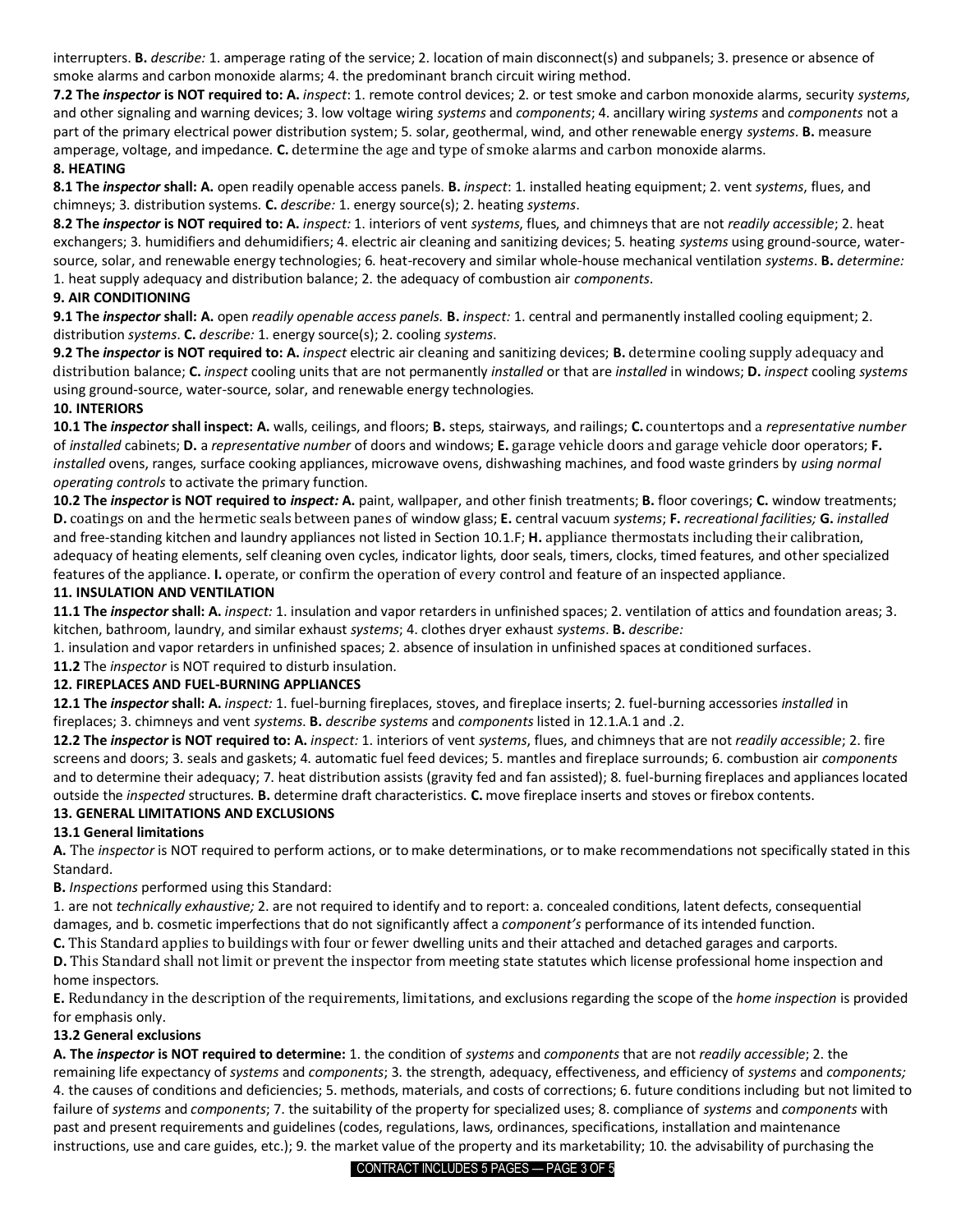property; 11. the presence of plants, animals, and other life forms and substances that may be hazardous or harmful to humans including, but not limited to, wood destroying organisms, molds and mold-like substances; 12. the presence of environmental hazards including, but not limited to, allergens, toxins, carcinogens, electromagnetic radiation, noise, radioactive substances, and contaminants in building materials, soil, water, and air; 13. the effectiveness of *systems installed* and methods used to control or remove suspected hazardous plants, animals, and environmental hazards; 14. operating costs of *systems* and *components*; 15. acoustical properties of *systems* and *components*; 16. soil conditions relating to geotechnical or hydrologic specialties; 17. whether items, materials, conditions and *components*  are subject to recall, controversy, litigation, product liability, and other adverse claims and conditions.

**B. The** *inspector* **is NOT required to offer:** 1. or to perform acts or services contrary to law or to government regulations; 2. or to perform architectural, *engineering,* contracting, or surveying services or to confirm or to evaluate such services performed by others; 3. or to perform trades or professional services other than *home inspection;* 4. warranties or guarantees.

**C. The** *inspector* **is NOT required to operate:** 1. *systems* and *components* that are shut down or otherwise inoperable; 2. *systems* and *components* that do not respond to *normal operating controls;* 3. shut-off valves and manual stop valves; 4. *automatic safety controls.*  **D. The** *inspector* **is NOT required to enter:** 1. areas that will, in the professional judgment of the *inspector,* likely be dangerous to the *inspector* or to other persons, or to damage the property or its *systems* and *components*; 2. *under-floor crawlspaces* and attics that are not *readily accessible*.

**E. The** *inspector* **is NOT required to** *inspect:* 1. underground items including, but not limited to, underground storage tanks and other underground indications of their presence, whether abandoned or active; 2. items that are not *installed;* 3. *installed decorative* items; 4. items in areas that are not entered in accordance with 13.2.D; 5. detached structures other than garages and carports; 6. common elements and common areas in multi-unit housing, such as condominium properties and cooperative housing; 7. every occurrence of multiple similar *components*; 8. outdoor cooking appliances.

**F. The** *inspector* **is NOT required to:** 1. perform procedures or operations that will, in the professional judgment of the *inspector,* likely be dangerous to the *inspector* or to other persons, or to damage the property or its *systems* or *components*; 2. *describe* or report on *systems*  and *components* that are not included in this Standard and that were not *inspected;* 3. move personal property, furniture, equipment, plants, soil, snow, ice, and debris; 4*. dismantle systems* and *components*, except as explicitly required by this Standard; 5. reset, reprogram, or otherwise adjust devices, *systems*, and *components* affected by *inspection* required by this Standard; 6. ignite or extinguish fires, pilot lights, burners, and other open flames that require manual ignition; 7. probe surfaces that would be damaged or where no deterioration is visible or presumed to exist.

# **14. GLOSSARY OF ITALICIZED TERMS**

**Automatic Safety Controls** Devices designed and *installed* to protect *systems* and *components* from unsafe conditions **Component** A part of a *system* 

**Decorative** Ornamental; not required for the proper operation of the essential *systems* and *components* of a home **Describe** To identify (in writing) a *system* and *component* by its type or other distinguishing characteristics

**Dismantle** To take apart or remove *components*, devices, or pieces of equipment that would not be taken apart or removed by a homeowner in the course of normal maintenance

**Engineering** The application of scientific knowledge for the design, control, or use of building structures, equipment, or apparatus **Further Evaluation** Examination and analysis by a qualified professional, tradesman, or service technician beyond that provided by a *home inspection* 

**Home Inspection** The process by which an *inspector* visually examines the *readily accessible systems* and *components* of a home and *describes* those *systems* and *components* using this Standard

**Inspect** The process of examining *readily accessible systems* and *components* by (1) applying this Standard, and (2) operating *normal operating controls,* and (3) opening *readily openable access panels* 

**Inspector** A person hired to examine *systems* and *components* of a building using this Standard

**Installed** Attached such that removal requires tools

**Normal Operating Controls** Devices such as thermostats, switches, and valves intended to be operated by the homeowner **Readily Accessible** Available for visual inspection without requiring moving of personal property, dismantling, destructive measures, or

actions that will likely involve risk to persons or property

**Readily Openable Access Panel** A panel provided for homeowner inspection and maintenance that is *readily accessible*, within normal reach, can be opened by one person, and is not sealed in place

**Recreational Facilities** Spas, saunas, steam baths, swimming pools, exercise, entertainment, athletic, playground and other similar equipment, and associated accessories

**Representative Number** One *component* per room for multiple similar interior *components* such as windows and electric receptacles; one *component* on each side of the building for multiple similar exterior *components* 

**Roof Drainage Systems** *Components* used to carry water off a roof and away from a building

**Shut Down** A state in which a *system* or *component* cannot be operated by *normal operating controls* 

**Structural Component** A *component* that supports non-variable forces or weights (dead loads) and variable forces or weights (live loads) **System** A combination of interacting or interdependent *components*, assembled to carry out one or more functions

**Technically Exhaustive** An investigation that involves *dismantling,* the extensive use of advanced techniques, measurements, instruments, testing, calculations, or other means

**Under-floor Crawlspace** The area within the confines of the foundation and between the ground and the underside of the floor

CONTRACT INCLUDES 5 PAGES — PAGE 4 OF 5